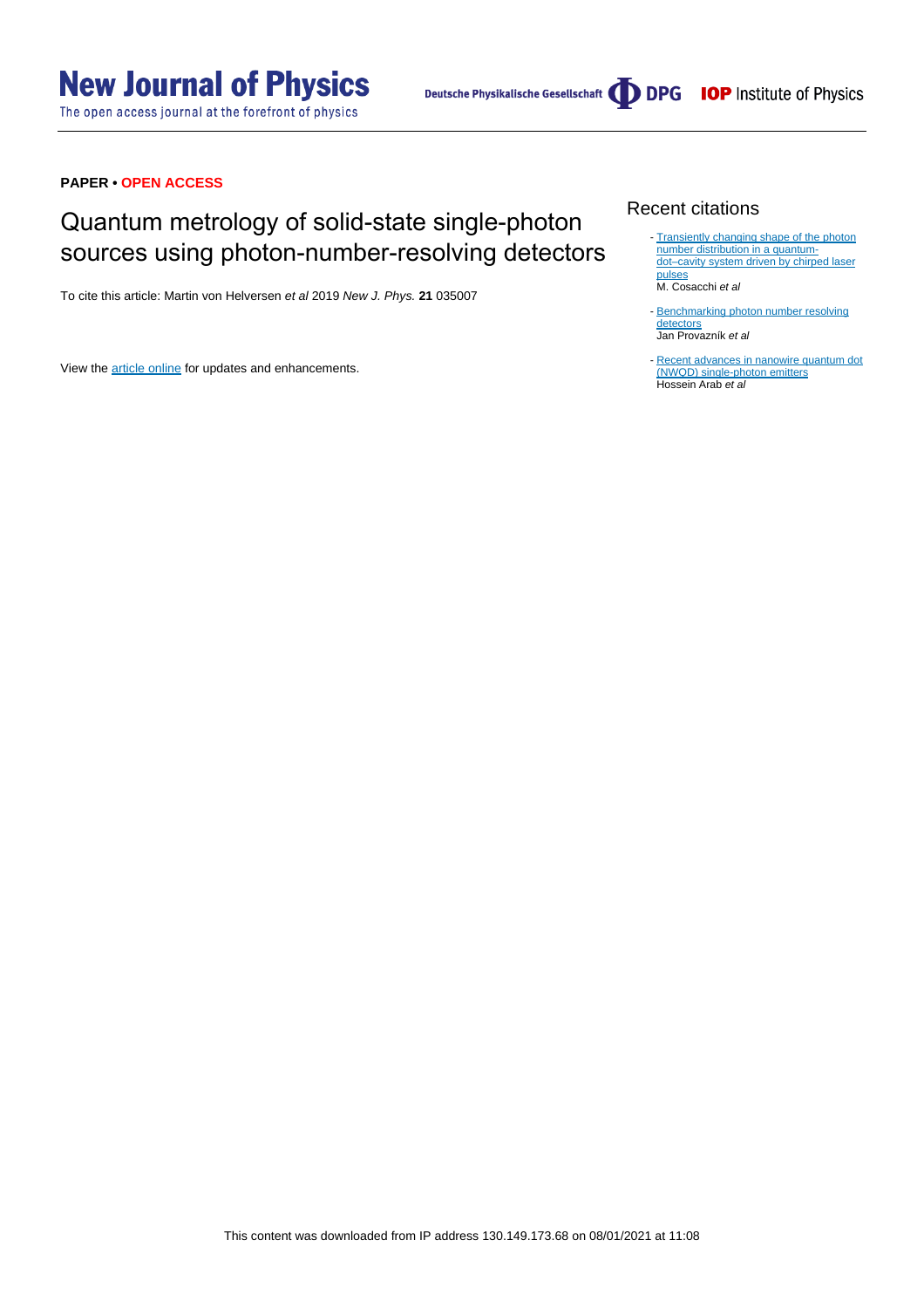# **New Journal of Physics**

The open access journal at the forefront of physics

Deutsche Physikalische Gesellschaft **ODPG** 

with: Deutsche Physikalische **IOP** Institute of Physics Gesellschaft and the Institute of Physics

Published in partnership

CrossMark

OPEN ACCESS

RECEIVED 11 October 2018

REVISED 20 December 2018

ACCEPTED FOR PUBLICATION

11 February 2019

PUBLISHED 28 March 2019

Original content from this work may be used under the terms of the [Creative](http://creativecommons.org/licenses/by/3.0) [Commons Attribution 3.0](http://creativecommons.org/licenses/by/3.0) [licence.](http://creativecommons.org/licenses/by/3.0)

Any further distribution of this work must maintain attribution to the author(s) and the title of the work, journal citation and DOI.



Quantum metrology of solid-state single-photon sources using photon-number-resolving detectors

 $\rm{Martin\ von\ Helversen^1, Ionas\ Böhm^1, Marco\ Schmidt^{1,2}, Manuel\ Gschrev^1, Ian-Hindrik Schulze^1,}$ André Strittmatter<sup>1,3</sup>, Sven Rodt<sup>1</sup>, Jörn Bever<sup>2</sup>, Tobias Heindel<sup>1</sup> @ and Stephan Reitzenstein<sup>1</sup>

<sup>1</sup> Institut für Festkörperphysik, Technische Universität Berlin, D-10623 Berlin, Germany

<sup>2</sup> Physikalisch-Technische Bundesanstalt, Abbestraße 2-12, D-10587 Berlin, Germany<sup>3</sup> Berlin, Germany<sup>3</sup>

<sup>3</sup> Present address: Institut für Experimentelle Physik, Otto-von-Guericke Universität Magdeburg, PF4120, Magdeburg, Germany

#### E-mail:[tobias.heindel@tu-berlin.de](mailto:tobias.heindel@tu-berlin.de)

Keywords: quantum metrology, single-photon sources, photon-number-resolving detectors, transition-edge sensors, qantum dots

### Abstract

PAPER

Quantum-light sources based on semiconductor quantum dots(QDs) are promising candidates for many applications in quantum photonics and quantum communication. Important emission characteristics of such emitters, namely the single-photon purity and photon indistinguishability, are usually assessed via time-correlated measurements using standard 'click' detectors in Hanbury Brown and Twiss or Hong-Ou-Mandel (HOM-) type configurations. In this work, we employ a state-of-theart photon-number-resolving (PNR) detection system based on superconducting transition-edge sensors(TESs) to directly access the photon-number distribution of deterministically fabricated solidstate single-photon sources. Offering quantum efficiencies close to unity and high energy resolution, our TES-based two-channel detector system allows us to analyse the quantum optical properties of a QD-based non-classical light source. In particular, it enables the direct observation of the two-particle Fock-state resulting from interference of quantum mechanically indistinguishable photons in HOMexperiments. Additionally, comparative measurements reveal excellent quantitative agreement of the photon-indistinguishabilities obtained with PNR ((90  $\pm$  7)%) and standard click ((90  $\pm$  5)%) detectors. Our work thus demonstrates that TES-based detectors are perfectly suitable for the quantum metrology of non-classical light sources and higlights appealing prospects for the efficient implementation of quantum information tasks based on multi-photon states.

# 1. Introduction

The dawn of quantum technologies is expected to revolutionize the fields of sensing, computing, and secure data communication [[1](#page-6-0)]. Many concepts in quantum photonics and communication thereby rely on non-classical light sources emitting single indistinguishable photons at a given wavelength. Consequently, huge efforts have been directed towards the development of such light soures[[2](#page-6-0)]. At the same time the metrology of quantum emitters has gained increasing importance  $[3, 4]$  $[3, 4]$  $[3, 4]$  $[3, 4]$  $[3, 4]$ . In particular, accurate measurements of the fundamental properties of light states, i.e. the photon emission statistics and the photon indistinguishability, are extremely important figures of merit to evaluate the quantumness of the emitters. To date, the majority of experiments still use single-photon counting modules(SPCMs) based on avalanche photodiodes or superconducting nanowires. These types of detectors are also referred to as'click' detectors, as the absorption/detection of a single photon results in a change of the SPCM output state from 0 to 1 followed by a deadtime, where photon detection is not possible. As a consequence, click detectors cannot distinguish the number of photons present in a light field at a given time and therefore offer limited capabilities for the metrology of quantum-light sources. Due to the lack of practical detectors offering true photon-number-resolution, workarounds have been pursued using for instance click detectors in combination with cascaded beamsplitters[[5,](#page-7-0) [6](#page-7-0)]. On the other hand, huge progress has been achieved in the development of truly photon-number-resolving (PNR) detectors[[7,](#page-7-0) [8](#page-7-0)]. To date, the best performance with respect to photon-number-resolution and detection efficiency can be achieved with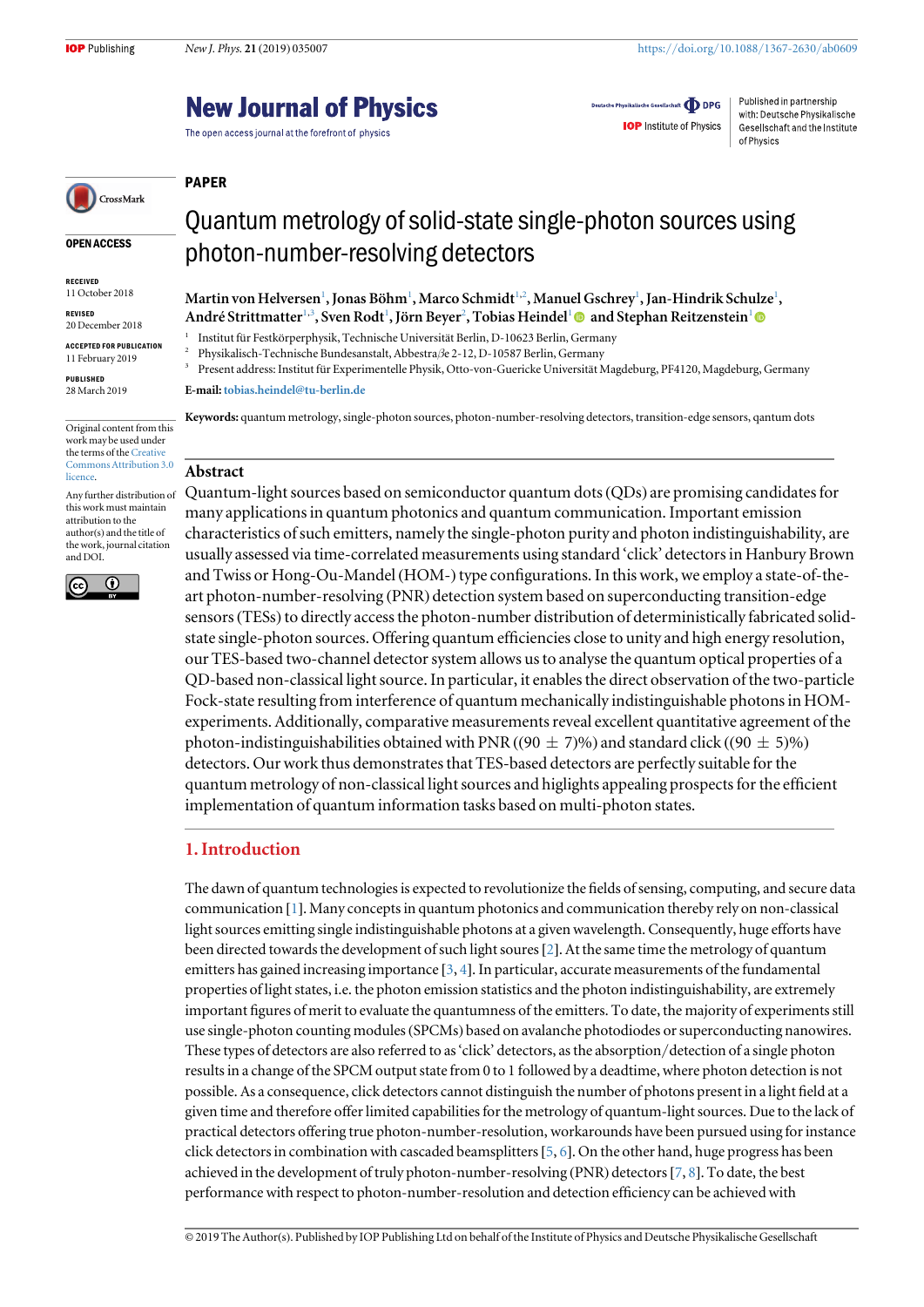superconducting transition-edge sensors (TESs) [[9](#page-7-0)]. Using this type of detector, Di Giuseppe et al [[10](#page-7-0)] observed Hong-Ou-Mandel (HOM) two-photon interference of statistically distributed photons generated via spontaneous parametric down-conversion. Although few proof-of-principle experiments exploited this valuable type of PNR detector [[11](#page-7-0)], TES-based systems are still rarely applied in the wide and active field of solidstate based non-classical light sources.

In this work, we employ PNR detectors based on tungsten TESs for the quantum metrology of triggered single-photon sources(SPSs). We directly observe HOM two-photon interference at a beamsplitter. Offering quantum efficiencies close to unity and true PNR-capability, the TES-based two-channel detector allows us to analyse the photon-number distribution as well as the photon indistinguishability of our quantum-light source. Additionally, we quantitatively compare the results of the PNR experimtents with reference data obtained with conventional click detectors in Hanbury Brown and Twiss-(HBT-) and HOM-configuration.

# 2. Single-photon source and experimental setup

In this section, the utilized SPS is briefly discussed (section 2.1) followed by a description of the experimental configuration including the PNR detection system (section 2.2). To perform quantum metrology of our SPS, we combine a micro-photoluminescense setup with photon statistics measurements using a PNR detection system in HBT- as well as HOM-type configuration. Additionally, standard click detectors are used for comparative reference measurements.

#### 2.1. Sample technology

The non-classical light source used in our experiments is represented by a deterministically fabricated quantum dot(QD) based SPS. This type of SPS was previously exploited to demonstrate the efficient generation of indistinguishable single photons [[12](#page-7-0)], twin-photon states [[13](#page-7-0)], and polarization entangled photon pairs [[14](#page-7-0)]. The device is based on a single pre-selected InGaAs QD embedded precisely at the center of a monolithic microlens made out of GaAs. Together with a distributed Bragg reflector(AlGaAs/GaAs) beneath the QD, this photonic nanostructure enhances the photon extraction efficiency of the emitter to typical values of 20%–30% into a numerical aperture (NA) of 0.4. For the deterministic fabrication of the QD-microlens aligned to a preselected target emitter, we employed a technique called 3D in situ electron-beam lithography. For a detailed review on this type of quantum light source, we refer the reader to [[15](#page-7-0)].

#### 2.2. Basic experimental setup

The experimental setups used for optical quantum metrology are illustrated in figure [1](#page-3-0)(a). A confocal microphotoluminescence ( $\mu$ PL) setup is employed, with the sample mounted onto the cold finger of a Helium-flow cryostat at a temperature of 8 K. The sample is excited using a pulsed wavelength-tunable titanium-sapphire (Ti:Sa) laser operated in ps-mode (repetition rate: 80 MHz) at a wavelength of 909 nm, corresponding to p-shell excitation of the QD. PL from the QD microlens is collected via a microscope objective (NA: 0.4) and spectrally analysed using a monochromator with attached charge-coupled device camera (overall spectral resolution: 0.017 nm/25  $\mu$ eV). For photon statistics experiments, the emission of the charge-neutral QD exciton X<sup>0</sup> is spectrally filtered using the exit slit of the monochromator (100  $\mu$ eV bandwidth) and then coupled either to a fiber-based HBT- or HOM-type setup. In case of the HBT experiment the QD is excited using laser pulses with a period of [1](#page-3-0)2.5 ns (see figure 1(a), inset). The resulting emission of the  $X^0$ -state leaving the monochromators' exit slit is coupled to a 50:50 beamsplitter based on optical multimode fibers. Both output ports of the beamsplitter are then coupled either to the PNR detection system (see section [2.3](#page-3-0)) or standard click detectors(SPCMs). In case of the HOM experiments, the QD is excited using a sequence of double-pulses with a pulse-separation of 4 ns. The resulting emission of the  $\rm X^0$ -state is coupled to a fiber-based polarization-maintaining asymmetric Mach–Zehnder interferometer attached to the output port of the monochromator. The polarization of the photons in one interferometer arm can be switched, either being co- or cross-polarized with respect to the other arm. The interference of consecutively emitted photons at the second beam-splitter is ensured by a 4 ns delayline in one interferometer arm. Details on the HOM-setup can be found in [[16](#page-7-0)]. At the two output ports of the HOM-setup photons are again detected using PNR or click detectors, respectively. To obtain reference measurements for the second-order photon autocorrelation as well as the photon indistinguishability (see section [3.1](#page-4-0)), the HBT and HOM setup are used in combination with the click detectors based on silicon avalanche photo diodes with an overall timing resolution of 350 ps in combination with time-correlated singlephoton counting electronics.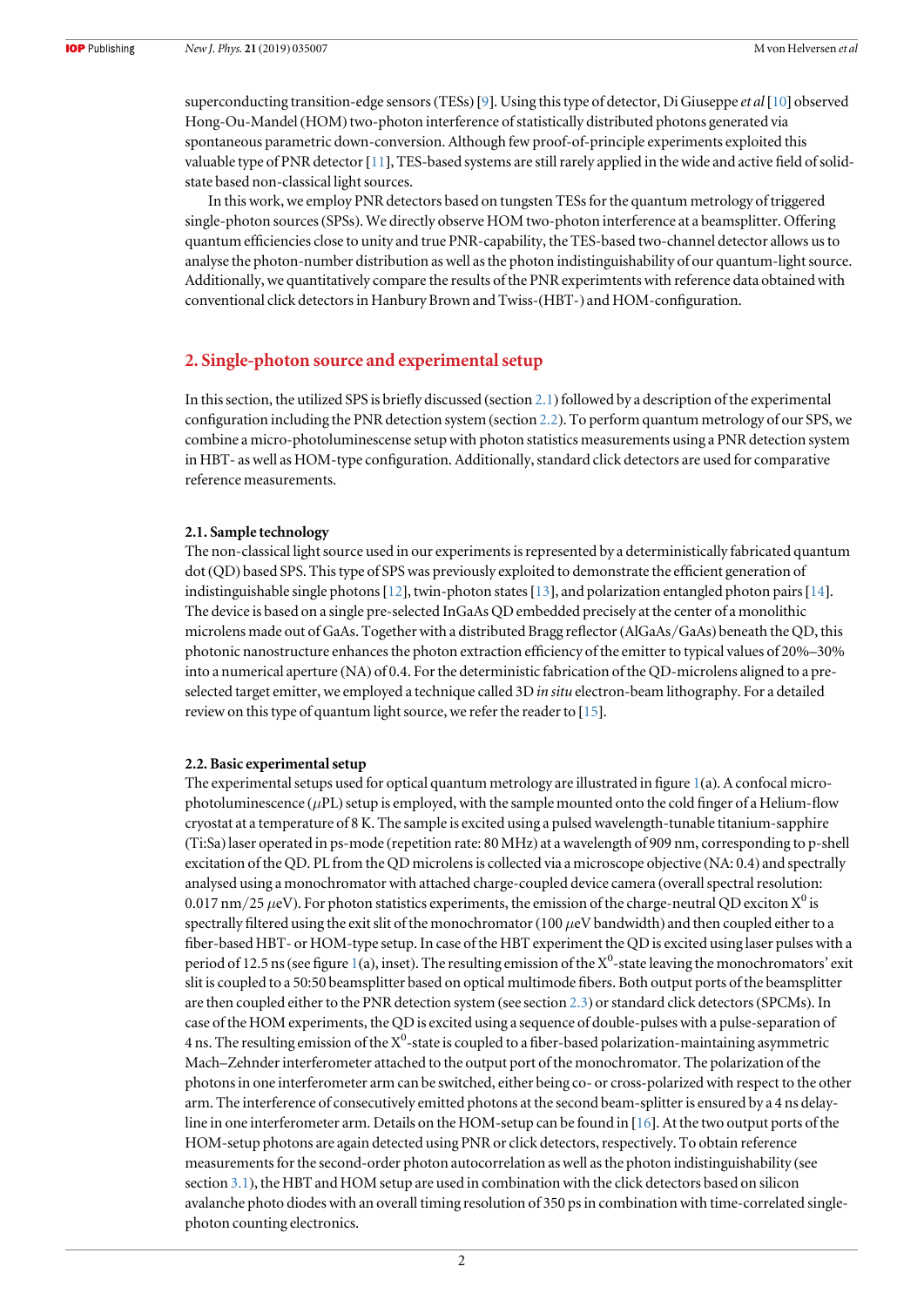<span id="page-3-0"></span>

Figure 1. Experimental configuration for the quantum metrology of triggered single-photon sources. (a) The quantum optical properties of the emission of a deterministically fabricated quantum dot (QD) microlens are analysed via HBT–type photon autocorrelation as well as Hong-Ou-Mandel (HOM)-type two-photon interference experiments(laser pulse sequences indicated in inset). Photon-number-resolving (PNR) detectors as well as standard click detectors are used for a comparative evaluation.(b) PNR capability is provided by two superconducting TES. (c) Photograph of the adiabatic demagnetization refrigerator housing the TES detectors at a temperature of 100 mK. (d) Micro-photoluminescence spectrum of the QD-based single-photon source, showing dominant emission of the charge-neutral exciton X<sup>0</sup>.

#### 2.3. Photon-number-resolving detection system

PNR experiments are enabled by employing a two-channel detection system based on fiber-coupled tungsten TESs operated in a cryogenic environment. Each of the TESs acts as a highly sensitive calorimeter, which is able to detect smallest amounts of energy dissipated during photon absorption. The energy dissipation results in a rise of temperature, which ultimately leads to a detectable change in electrical current. The latter is measured via an inductively coupled two-stage direct-current superconducting quantum interference device (SQUID). The TES/ SQUID detector units are mounted onto the cold stage of an adiabatic demagnetization refrigerator stabilized at a temperature of 100 mK. This compact custom-made state-of-the-art detection system enables detections efficiencies of>87% in the spectral region of interest(850–950 nm) and discriminates photon numbers of up to 25. A detailed characterization of the PNR detection system is reported in [[17](#page-7-0)]. For the PNR experiments, it was additionally necessary to reduce the excitation repetition rate to 1 MHz by pulse picking the excitation laser (80 MHz repetition rate), to accommodate for the thermal recovery time ( $\sim$ 1 µs) of the TES chips. To achieve the required suppression between picked pulses, we applied a two-stage pulse-picking scheme as follows. First, an acousto-optical modulator(AOM)is synchronized to the pulsed Ti:Sa laser to diffract every 80th pulse into 1st order. The AOM shows an overall extinction ratio of  $>1/2000$ , yet the subsequent pulse of the picked one is only suppressed by a factor of∼50, due to the finite decay time constant of the AOM. For this reason, a fiber-coupled electro-optical modulator is added as second pulse-picking stage to prevent re-excitation of the quantum emitter. Carefully matching the time windows of the two modulators results in an overall extinction ratio of  $>1/10000$  and a suppression of the subsequent pulse of >200, which is sufficient for the experiments in this work. The resulting laser pulses are then coupled to a fiber-based asymmetric Mach–Zehnder interferometer forming the final pulse sequence, launching a double-pulse (4 ns pulse-separation) every 1  $\mu$ s to the sample.

# 3. Quantum metrology of solid-state single-photon sources

The quantum optics experiments conducted in the following are of fundamental importance in quantum optics and metrology. The HBT experiment provides access to the second-order photon auto-correlation function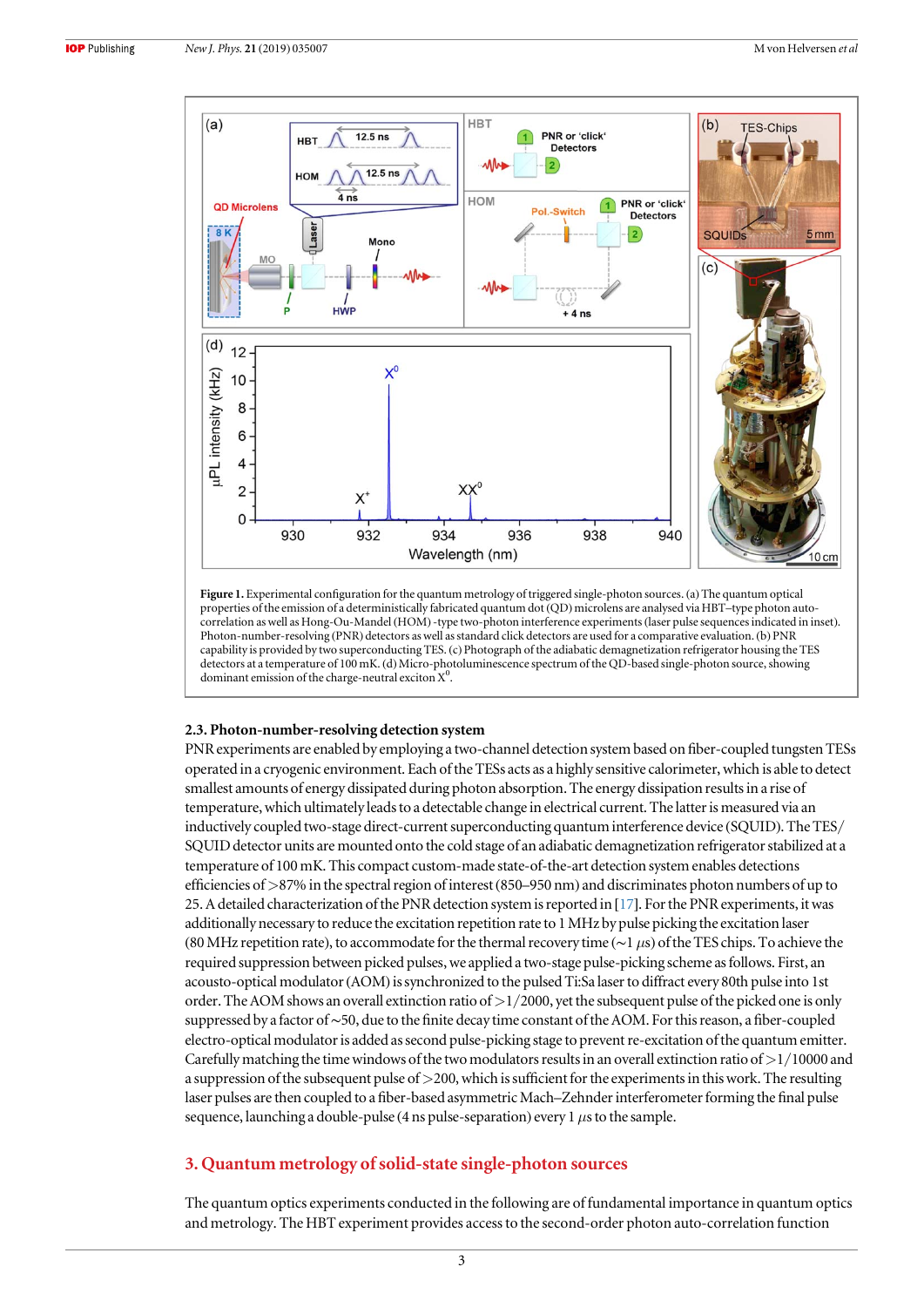<span id="page-4-0"></span>

Figure 2. Photon statistics measurements on the emission of the SPS using standard click detectors based on avalanche photon diodes. (a) Measured second-order photon auto-correlation  $g^{(2)}(\tau)$  of a QD-microlens demonstrating strong suppression of two photon emission events with  $g_{HBT, click}^{(2)}$  (0) = 0.035  $\pm$  0.003. (b) HOM–type two-photon interference experiment carried out with the setup in figure [1](#page-3-0)(a). Experimental data for co-(solid, blue line) and cross-(dashed) polarized photons are shown together with a fit(solid, red line) for the co-polarized measurement. A photon-indistinguishability of  $V_{\rm 4ns} = (90\pm5)\%$  is determined.

 $g^{(2)}_{HBT}(\tau)$  and reveals the sub-Poissonian statistics of non-classical light sources. This enables us to determine the suppression of multi-photon emission events, which is of great importance for quantum-secured communication using quantum-light sources[[18](#page-7-0), [19](#page-7-0)]. In contrast, the HOM experiment reveals the indistinguishability of photons emitted by one or multiple light sources[[20](#page-7-0)]. Thereby, the photon indistinguishability represents the crucial parameter for many applications in quantum information processing [[21](#page-7-0)]. In section 3.1we will first present reference measurements of both quantities using standard single-photon click detectors, before we demonstrate the corresponding measurements employing our detectors with photonnumber resolution in section 3.2.

#### 3.1. Reference experiments using 'click' detectors

To classify the experiments exploiting the photon-number resolution of our TES-based detector system presented in section 3.2, we performed measurements with click detectors for reference. Figure 2(a) depicts the corresponding measurement data of the second-order photon-autocorrelation  $g^{(2)}$ <sub>HBT</sub> $(\tau)$ . Almost negligible coincidences at  $\tau = 0$  proof pronounced single-photon emission. A quantitative analysis of the experimental data reveals  $g^{(2)}$ <sub>HBT,click</sub> (0) = 0.035  $\pm$  0.003. Next, we address the photon-indistinguishability in HOM-type experiments using click detectors. Figure 2(b) displays the obtained coincidence histograms of two-photon detection events at the output ports of the HOM setup. In case of co-polarized photons(solid blue curve), quantum-mechanical two-photon interference manifests in a strongly reduced number of coincidences at  $\tau = 0$ , compared to the measurement in cross-polarized configuration (dashed gray curve). Quantitatively evaluating the experimental data for co-polarized measurement configuration according to [[16](#page-7-0)], we extract a two-photon interference visibility of  $V_{\text{HOM,click}} = (90 \pm 5)\%$ .

#### 3.2. Photon-number-resolving experiments

For the quantum metrology with photon-number resolution, we use the PNR detector system described in section [2.3](#page-3-0) with the experimental configuration displayed in figure  $1(a)$  $1(a)$ . This experimental configuration allows us to measure the number of photons at the two output ports of the HOM setup, providing direct access to the result of the two-photon interference experiment. Due to the limited temporal resolution (∼1 μs) of the PNR detectors, and in contrast to the corresponding experiment with click detectors, the different pathway combinations of two photons resulting from one excitation cycle cannot be distinguished. Therefore we evaluate the correlated photonnumber-distribution of either measuring one or two photons at each channel of the PNR detector. From this measurement we deduce the conditional probability  $P(TES_1, TES_2)$  to detect *n* photons in TES detectors 1 and 2 in co-polarized and cross-polarized configuration. Out offour possible pathway combinations at the first beam splitter, only one allows the two photons to arrive simultaneously and interfere at the second beam splitter. This is comparable to the central peak of the cluster at zero-delay in figure 2(b). For cross-polarized configuration the probabilities to measure one photon in each output port  $P(1/1)$  or to measure two photons at either output port  $P(2/0, 0/2)$  are equally distributed, as the photons are distinguishable, leaving the Mach–Zehnder interferometer statistically uncorrelated. For co-polarized configuration, however, the probability  $P(2/0, 0/2)$  is enhanced while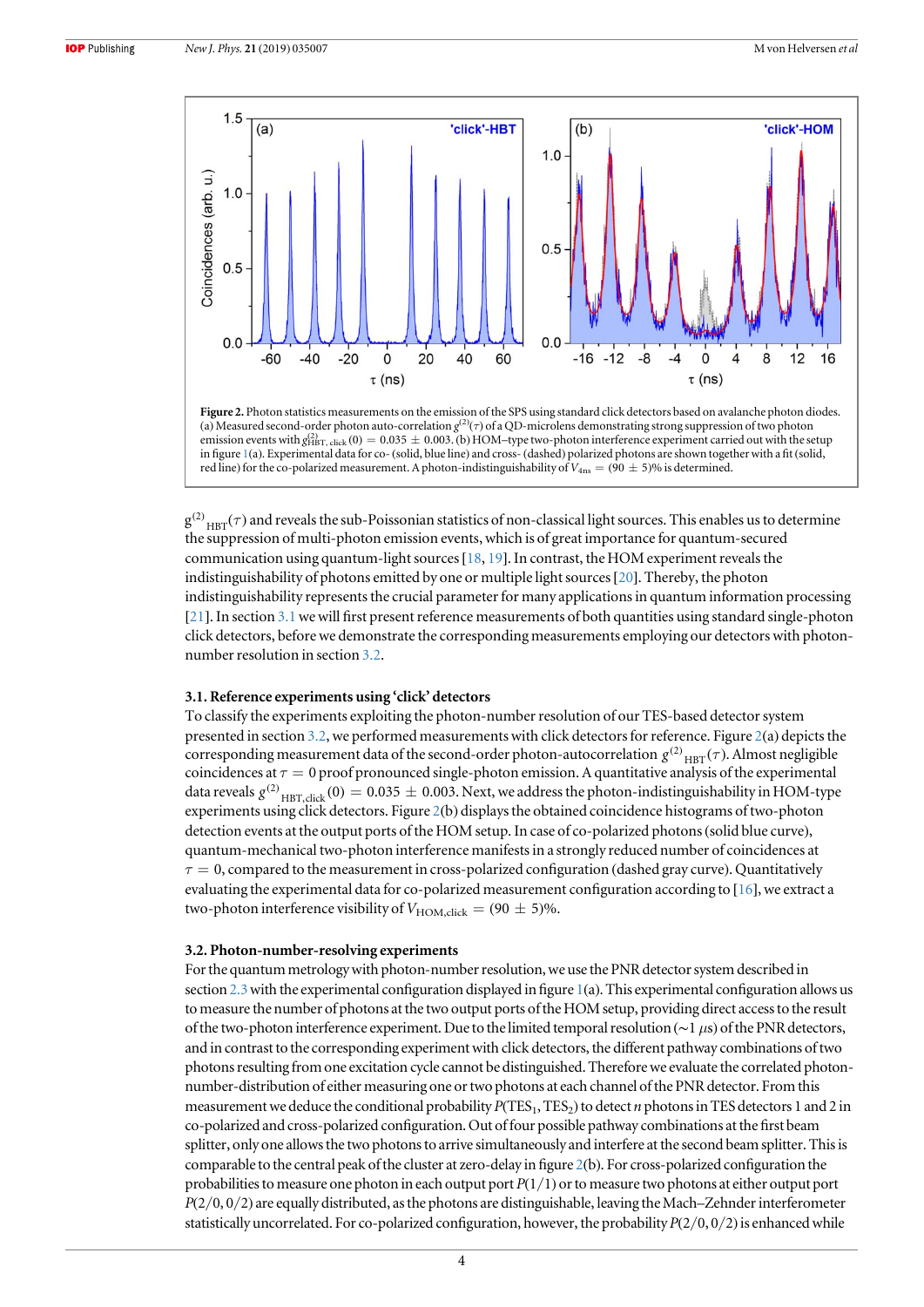<span id="page-5-0"></span>



the  $P(1/1)$  is reduced. The resulting contrast  $\frac{P(2/0,0/2)}{P(1/1)}$ *P P*  $\frac{2}{p(1/1)} = \frac{\eta_1^2 + \eta_1^2}{2\eta_1\eta_2^2}$ +  $\frac{\eta_1^2 + \eta_2^2}{2\eta_1\eta_2}$  $\frac{+\eta_2^2}{\eta_1 \eta_2} \times \frac{(3/4 + \pi)}{(5/4 - \pi)}$  $(3/4+u)$  $(5/4 - u)$ *u u*  $\frac{(3/4+u)}{(5/4-u)}$  reveals the degree of photonindistinguishability  $V_{\text{HOM}} = 4u - 1$ , where a finite detection efficiency mismatch  $\eta_1/\eta_2$  between the two detection channels is taken into account. Note, that in cases of reasonably high detection efficiencies (>30%), it is sufficient to consider the easily accessible efficiency mismatch  $\eta_1/\eta_2$ , although the visibility depends on the absolute values of  $\eta_1$  and  $\eta_2$ .

In our PNR experiment, we record the time traces of the response of both TES/SQUID detector units, which are coupled to the HOM experiment via single-mode fibers. Examples of time traces recorded in the copolarized (HH) configuration are displayed in figure 3(a). The conditional probabilities described above are evaluated, by post-selecting pairs of traces at TES 1 and TES 2 from the raw data corresponding to events  $(1/1)$ ,  $(2/0)$  and  $(0/2)$ . For this purpose we analyse the pulse area of measured time traces. It is worth mentioning, that other methods for evaluating the time traces are possible, such as the principal component analysis or simply the pulse height [[17](#page-7-0)]. In this case, the pulse-area analysis in combination with moderate constraints to the pulse shape (i.e. slope of rising/falling edge) enabled the optimum performance in terms of energy resolution and efficient filtering of erroneous events due to 'pile-ups' of consecutive photons or'cosmics'. Figure 3(b) depicts count histograms of the pulse area extracted from time traces of both TES units in HH configuration. The occurrence of zero ('0'), one ('1') and two-photon ('2') detection events is clearly discriminated, demonstrating the high energy resolution of our TESs. Note, that the overlap between the peaks of the photon number states is only visible in logarithmic scaling, which was chosen in order to show the two-photon events more clearly. The corresponding conditional propabilities are dipicted in figure  $3(c)$  for HH- and HV-configuration, respectively, where error bars correspond to one standard deviation. For HH setting, the probability  $P(2/0, 0/2)$  to detect a photon pair at one of the two HOM output ports is significantly increased, while the probability  $P(1/1)$  to detect single photons at both TESs is reduced with respect to the probabilistic case (indicated as dashed line). This observation confirms the presence of quantum mechanical two-photon interference of indistinguishable photons at the HOM beamsplitter. For HV setting, i.e. distinguishable photons at the HOM beamsplitter, the probabilities  $P(1/1)$  and  $P(2/0, 0/2)$  are the same within the measurement error. Taking into account the observed detection efficiency mismatch of the two detection channels  $\eta_1/\eta_2 = 0.68$  and using the formula discussed above, we determine a photon-indistinguishability of  $V_{\rm HOM,PNR} = (90 \pm 7)\%$ . In addition, we also perform and analyse PNR measurements in HBT-configuration to access the suppression of two-photon emission events of our SPS. Using the approximation  $g_{HBT}^{(2)}(0) \approx 2P_2/P_1^2$  [[22](#page-7-0)], where  $P_n$  is the probability to detect *n* photons, we gain the antibunching value  $g_{\rm HBT,PNR}^{(2)}(0) = 0.08 \pm 0.02$  of our PNR experiment.

# 4. Discussion and conclusion

The experimental results obtained in our work using PNR as well as click detectors in HBT- and HOMconfiguration are comparatively summarized in table [1](#page-6-0). The observed photon indistinguishabilities are in excellent quantitative agreement for both measurement techniques. In addition, both experimental values for the antibunching are well below 10%, but the best value is slightly higher in case of the PNR experiment. This is consistent with a reduction of the signal-to-noise ratio in the spectra of our SPSs, when switching from 80 to 1 MHz excitation repetition rate, which increases the measured  $g^{(2)}(0)$  value [[23](#page-7-0)]. The aquisition time for the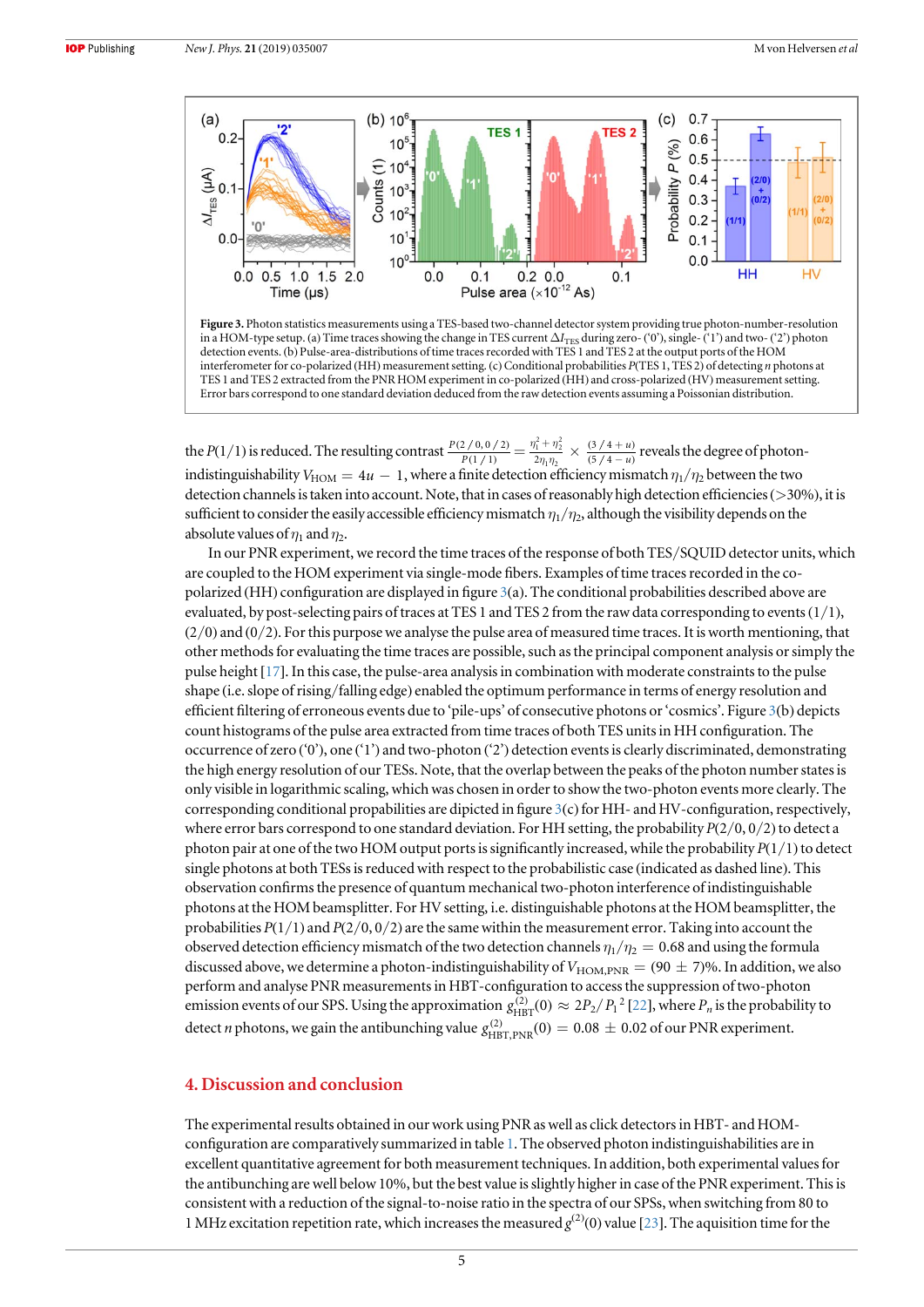Table 1. Summary of quantum metrology experiments using click- and PNR-detectors. Measured quantities are the antibunching  $g^{(2)}_{\rm HBT}(0)$ and the photon-indistinguishability  $V_{\text{HOM}}$ .

| Quantity                                   | 'Click'-detectors                   | PNR-detectors                   |
|--------------------------------------------|-------------------------------------|---------------------------------|
| $g_{\text{HBT}}^{(2)}(0)$<br>$V_{\rm HOM}$ | $0.035 \pm 0.003$<br>$(90 \pm 5)\%$ | $0.08 + 0.02$<br>$(90 \pm 7)\%$ |

<span id="page-6-0"></span>PNR measurements presented in figure [3](#page-5-0) was 288 min for the HOM and 212 min for the HBT experiment. In case of the measurements using click detectors, we integrated coincidences for 49 and 57 min for the HOM and HBT experiment, respectively. The thermal recovery time ( $∼1 \mu s$ ) of TES-based PNR detectors is probably the only drawback compared to fast state-of-the-art click detectors based on avalanche photo diodes or superconducting nanowire detectors. However, this thermal recovery time can be improved at least to a certain extend by engineering the thermal coupling between the electron and phonon system of the TES [[24](#page-7-0)]. On the other hand, the advantage of TES-based detectors is clearly the intrinsic PNR-capability with large detection efficiencies. Using spatially multiplexed click detectors with beamsplitters, for instance, the efficiency to detect an  $n$ -photon state quickly degrades with  $n$ , while the corresponding PNR measurement yields the same detection efficiency η largely independent of n. Thus, while the present proof-of-principle experiments(limited to  $n = 1, 2$ ) did not fully exploit the potential of PNR detectors in terms of the required measurement time, clear advantages are expected for experiments utilizing multi-photon states with higher  $n$ , such as photonic boson sampling [[25,](#page-7-0) [26](#page-7-0)] or multi-partite entanglement [[27](#page-7-0)]. More generally, any experiment where the involved photon numbers are not known beforehand are not faithfully possible using click detectors. This is for instance the case for mixtures of thermal and coherent light states emitted by QD-microlasers[[28](#page-7-0)] or exciton-polariton condensates in microcavities[[29](#page-7-0)], for which our TES detection system has been employed recently.

In summary, we employed a state-of-the-art PNR detector system for the quantum metrology of solid-state single-photon sources. The two-channel PNR detector system is based on superconducting tungsten TESs, which we used to evaluate the photon indistinguishability as well as the multi-photon supression, both representing crucial characteristics for applications in photonic quantum information processing. Additionally, we perform reference measurements using standard click detectors in HBT- and HOM- configuration. The photon indistiguishability of (90  $\pm$  7)% observed in our PNR experiments, is in excellent agreement with the value obtained in the HOM experiment with click detectors. Our work demonstrates that TES-based detectors, offering true photon-number-resolution and high detection efficiency, are perfectly suitable for the quantum metrology of non-classical light sources and show up a promising route towards efficient implementations of quantum information tasks based on multi-photon states.

### Acknowledgments

We acknowledge support from the German Research Foundation (DFG) via the SFB 787 'Semiconductor Nanophotonics: Materials, Models, Devices' and Grant RE2974/18-1, the German Federal Ministry of Education and Research (BMBF) via the VIP-project QSOURCE (Grant No. 03V0630). Parts of the results in this paper come from the project EMPIR 14IND05 MIQC2. This project has received funding from the EMPIR programme co-financed by the Participating States and from the European Union's Horizon 2020 research and innovation programme. T H gratefully acknowledges funding of the German Federal Ministry of Education and Research (BMBF) via the project 'QuSecure' (Grant No. 13N14876) within the funding program Photonic Research Germany. We thank A E Lita and S W Nam for providing the TES detector chips.

# ORCID iDs

Tobias Heindel C[https:](https://orcid.org/0000-0003-1148-404X)//orcid.org/[0000-0003-1148-404X](https://orcid.org/0000-0003-1148-404X) Stephan Reitzenstein C[https:](https://orcid.org/0000-0002-1381-9838)//orcid.org/[0000-0002-1381-9838](https://orcid.org/0000-0002-1381-9838)

# **References**

- [1] Acin A et al 2018 The quantum technologies roadmap: a European community view New J. Phys. 20 [080201](https://doi.org/10.1088/1367-2630/aad1ea)
- [2] Aharonovich I et al 2016 Solid-state single-photon emitters Nat. Photon. 10 [631](https://doi.org/10.1038/nphoton.2016.186)
- [3] Chunnilall C et al 2014 Metrology of single-photon sources and detectors: a review Opt. Eng. 53 [081910](https://doi.org/10.1117/1.OE.53.8.081910)
- [4] Rodiek B et al 2017 Experimental realization of an absolute single-photon source based on a single nitrogen vacancy center in a nanodiamond Optica 4 [71](https://doi.org/10.1364/OPTICA.4.000071)